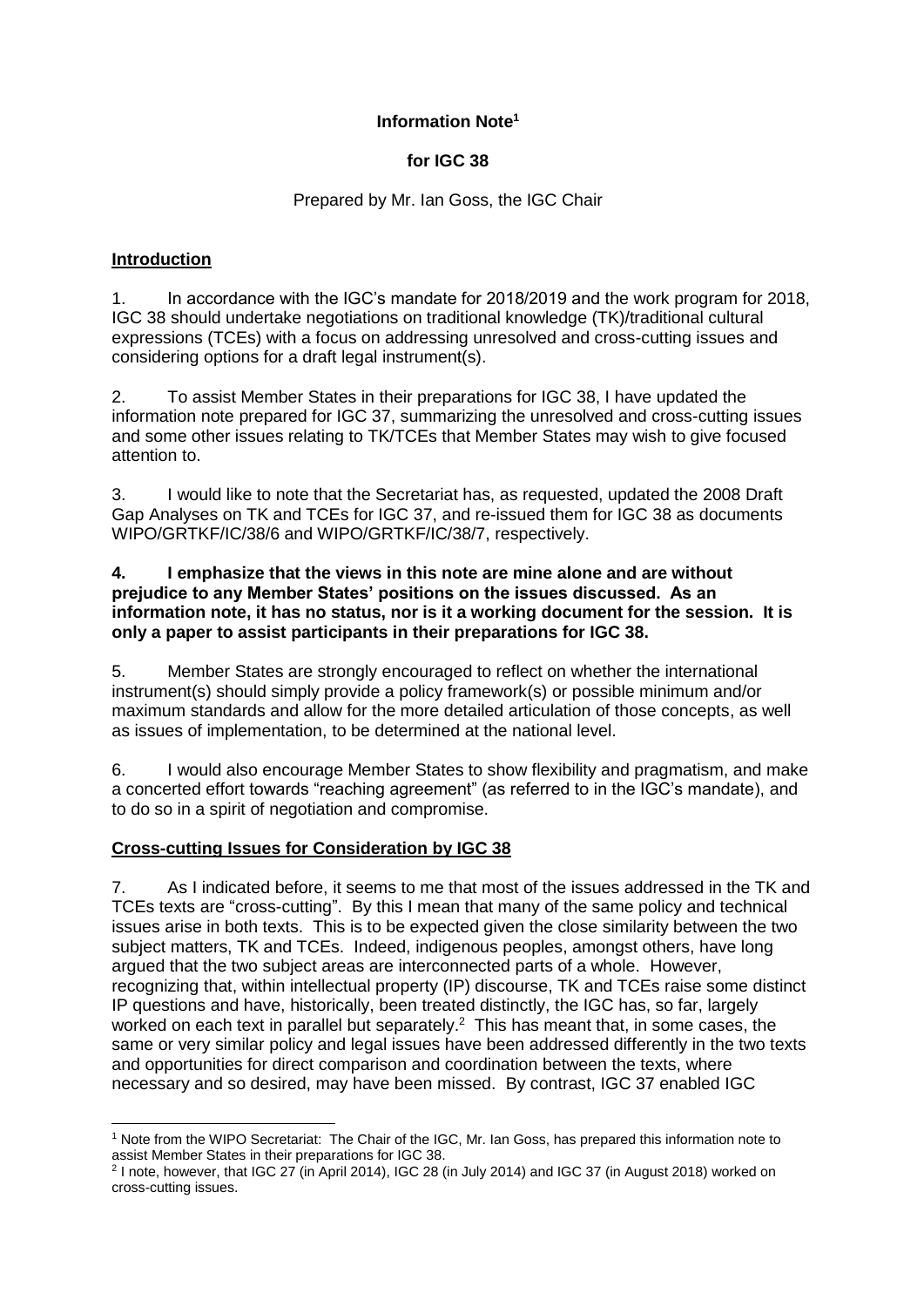participants to work on both texts at the same time, side-by-side, and provided an opportunity to make the changes that they considered appropriate to simplify and improve the texts in a coordinated, coherent and holistic way, such as the preamble/introduction section and the subject matter. IGC 38 is the second of four sessions specifically dedicated to enabling a cross-cutting discussion of TK/TCEs. Taking into account that IGC 37 discussed some cross-cutting issues and that the IGC has another two sessions to address TK/TCEs, I will make suggestions separately as to what ground, I suggest, IGC 38 could cover.

8. There are a number of key inter-related issues which Member States need to consider collectively, in particular, subject matter and related definitions, eligibility criteria for protection, scope of protection, and exceptions and limitations. At IGC 37, an attempt was made to establish a framework to deal with these critical elements within the working documents. However, there was no agreement due to different approaches within the working documents, including:

- Linking the eligibility criteria to the definitions of TK and TCEs and differentiating the scope of protection based on the diffusion of the knowledge and cultural expressions and the nature of their control and management;
- Establishing specific definitions for protected TK and TCEs which incorporate eligibility criteria for protection;
- A combination of the above approaches.

9. It will be important that, if the IGC is to make substantive progress on TK and TCEs, Member States agree on a common approach, which will enable the IGC to focus on the detailed operative mechanisms and language, including a measures and/or rights based approach.

# *Preamble/Introduction*

10. A preamble does not form part of the legally binding or operative text of a multilateral instrument, though it does aid in interpretation of the operative provisions by providing context to the instrument and to the intent of the drafters. The language is usually reflected as principles whether the instrument is declaratory or legally binding.

11. IGC 37 improved the preamble/introduction section of both the TK and TCEs texts in a coordinated, coherent and holistic way.

12. The IGC could further verify their relevance and reflect on which of the concepts are most directly related to IP, since the IGC's mandate is to reach an agreement on an international legal instrument(s) relating to IP for the balanced and effective protection of TK and TCEs.

### *Objectives (Article 2 of the TK text and Article 2 of the TCEs text)*

13. Objectives are fundamental to the development of the operative text of any instrument as they detail the purpose(s) and intent of the instrument. This could result in simple, direct and efficient wording and bring clarity to the text.

14. The TK text includes four alternatives while the TCEs text includes three alternatives. Alt 1 of both texts seems to follow the same approach. The IGC could consider whether there are areas of possible convergence among different alternatives and formulations.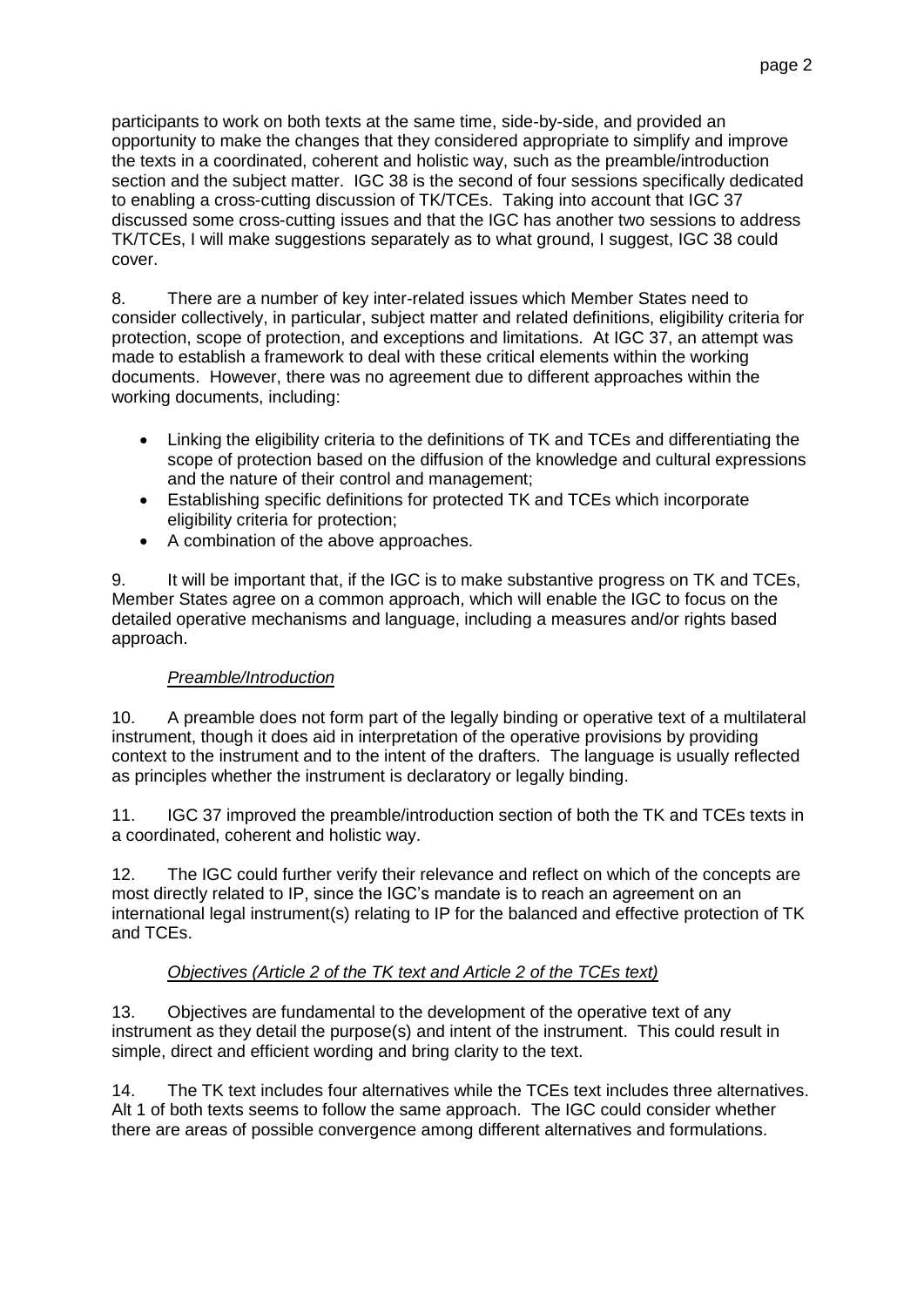15. In reviewing these alternatives, it would be useful for Member States to consider the objectives from the perspective of all interests, namely the interests of the beneficiaries, the users and the public, noting that the current alternatives tend to be framed from a single perspective.

16. The IGC may also wish to consider whether it is necessary to address the relationship with the public domain in the objectives.

17. The IGC could also consider rationalizing the texts to avoid redundancies and irrelevancies, in particular with the preamble/Introduction section, and focus on common, concisely-stated core IP-related objectives for the instrument(s). Examples of IP-focused objectives could include, broadly, *inter alia,* the prevention of misappropriation and misuse, the promotion of innovation and creativity, and the prevention of improper or erroneous grant of IP rights.

18. In identifying IP-related objectives, Member States could consider and reflect on the type of harm(s) that an IP instrument(s) on TK and TCEs would seek to address and on the gaps that may currently exist and that ought, from a policy perspective, to be filled.

19. There should also be a distinction between operative language and objectives, as well as a direct correlation between the objectives of protection and the operative/substantive provisions.

# *Definition of "misappropriation" (Article 1 of the TK text)*

20. The TK and TCEs texts both make reference to the concept of "misappropriation". The TK text carries a proposed definition of misappropriation, whereas the TCEs text does not do so. The concept of misappropriation is also being discussed by the IGC in the context of genetic resources (GRs), although there has so far been no agreement on its meaning or on the need to specifically define it in that context.

21. The IGC may consider whether, in relation to TK and/or TCEs, a definition of misappropriation is necessary, or its meaning could be interpreted in good faith in accord with the ordinary meaning to be given to the term in its context and in light of the objective and purpose of the international legal instrument(s). $3$ 

22. I would also like to note that definitions of "misuse", "unlawful appropriation" and "unauthorized use" are included in the TK text. It might be useful to revisit all these terms once other issues become clearer. These terms are used but not defined in the TCEs text.

## *Definitions of public domain and publicly available (Article 1 of the TK text and Article 1 of the TCEs text)*

23. IGC 27 introduced into the TK and TCEs texts a definition of the term "public domain." This fundamental concept is integral to the balance inherent in the IP system. Exclusive rights are balanced against the interests of users and the general public, with the intent to foster and stimulate follow-on innovation and creativity and access to works and inventions once they are no longer protected.

24. There are currently two alternatives related to the use of the term "public domain" in Article 1 of the TCEs text. While the first alternative proposes a definition for the term "public

-

<sup>&</sup>lt;sup>3</sup> See Article 31 of the Vienna Convention, which provides that "[a] treaty shall be interpreted in good faith in accordance with the ordinary meaning to be given to the terms of the treaty in their context and in the light of its object and purpose".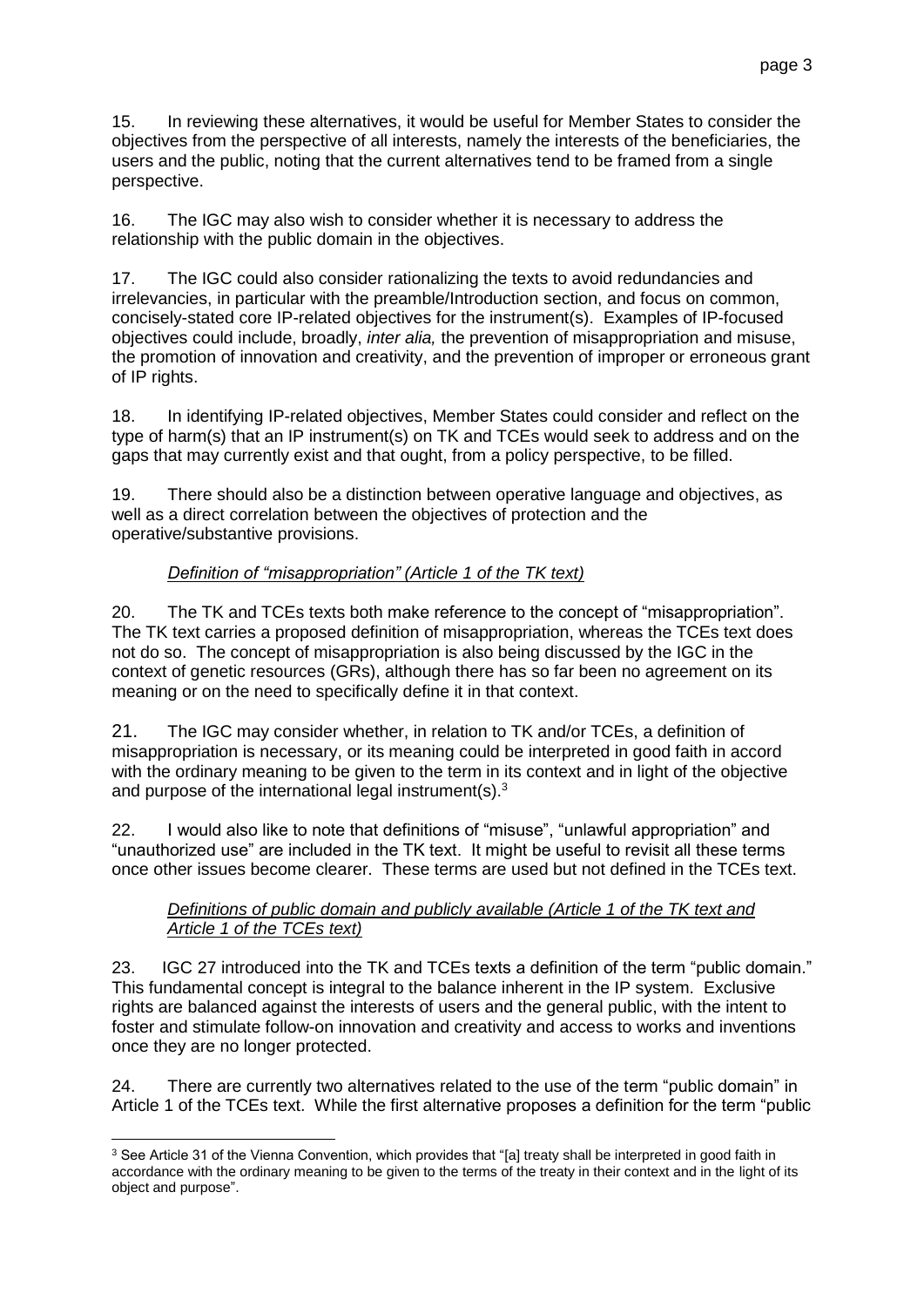domain", the second one simply refers to the definition of that term in national law. The TK text includes a definition for the term "public domain", which is similar to the one in the TCEs text, except that the definition of "public domain" in the TCEs text makes reference to "tangible and intangible materials", whereas the TK text only makes reference to "intangible materials". The IGC could consider aligning the definitions in both texts.

25. That said, while the public domain concept is relevant to understanding the interface between IP and TK/TCEs and to the design of a balanced and effective IP-like system of protection for TK and TCEs, the merits of developing and including a specific definition of the "public domain" within the TK and TCEs instruments are unclear. I believe that defining the "public domain" is a challenging exercise with significant and wide-reaching policy ramifications going beyond the scope of the IGC.

26. The concept of "public domain" also links to the understanding of the related concept of "publicly available"<sup>4</sup>. The same definition of this term is included in both TK and TCEs texts.

# *Definition of use/utilization (Article 1 of the TK text and Article 1 of the TCEs text)*

27. Similar definitions of use/utilization are included in the TK and TCEs texts. The definition in the TCEs text was imported from the TK text and it seems unclear whether that definition would really be applicable to TCEs.

28. As pointed out by a delegation during IGC 27, the definition of "Use/Utilization" refers to "use" outside the traditional context. However, the word "use" in Alt 2 of Article 4 of the TCEs text, and in both Articles 5 of the TK and TCEs texts, refers to use by the beneficiaries. In other words, the same word is not used in the same sense in different parts of the texts. The IGC might wish to find a way to avoid any confusion that may arise from this.

# *Criteria for Eligibility (Article 3 of the TK text and Article 3 of the TCEs text)*

29. Both the TK and TCEs texts include one formulation of criteria for eligibility. The definitions of TK and TCEs in the Use of Terms sections also include some language regarding criteria for eligibility. The IGC may wish to consider the appropriate place to deal with the criteria for eligibility.

30. There is also the question as to whether criteria for eligibility are necessary at all, since, in the view of some delegations, in elaborating rights it could be left to the scope of protection and to the exceptions and limitations to define what is ultimately to be protected.

# *Beneficiaries (Article 4 of the TK text and Article 4 of the TCEs text)*

31. Clearly, there is no agreement yet on this issue. Both the TK and TCEs texts include three alternatives.

32. Some delegations feel very strongly that indigenous peoples and local communities should be the sole beneficiaries, while others consider it important, noting the significant divergences in national laws and environments where TK and TCEs can be found, that flexible policy space be provided to take account of these differences. Though there

<sup>-</sup><sup>4</sup> This concept is discussed notably in document WIPO/GRTKF/IC/17/INF/8 (Note on the Meanings of the Term "Public Domain" in the Intellectual Property System with Special Reference to the Protection of Traditional Knowledge and Traditional Cultural Expressions/Expressions of Folklore). See also document WIPO/GRTKF/IC/38/INF/7 (Glossary of key terms related to intellectual property and genetic resources, traditional knowledge and traditional cultural expressions)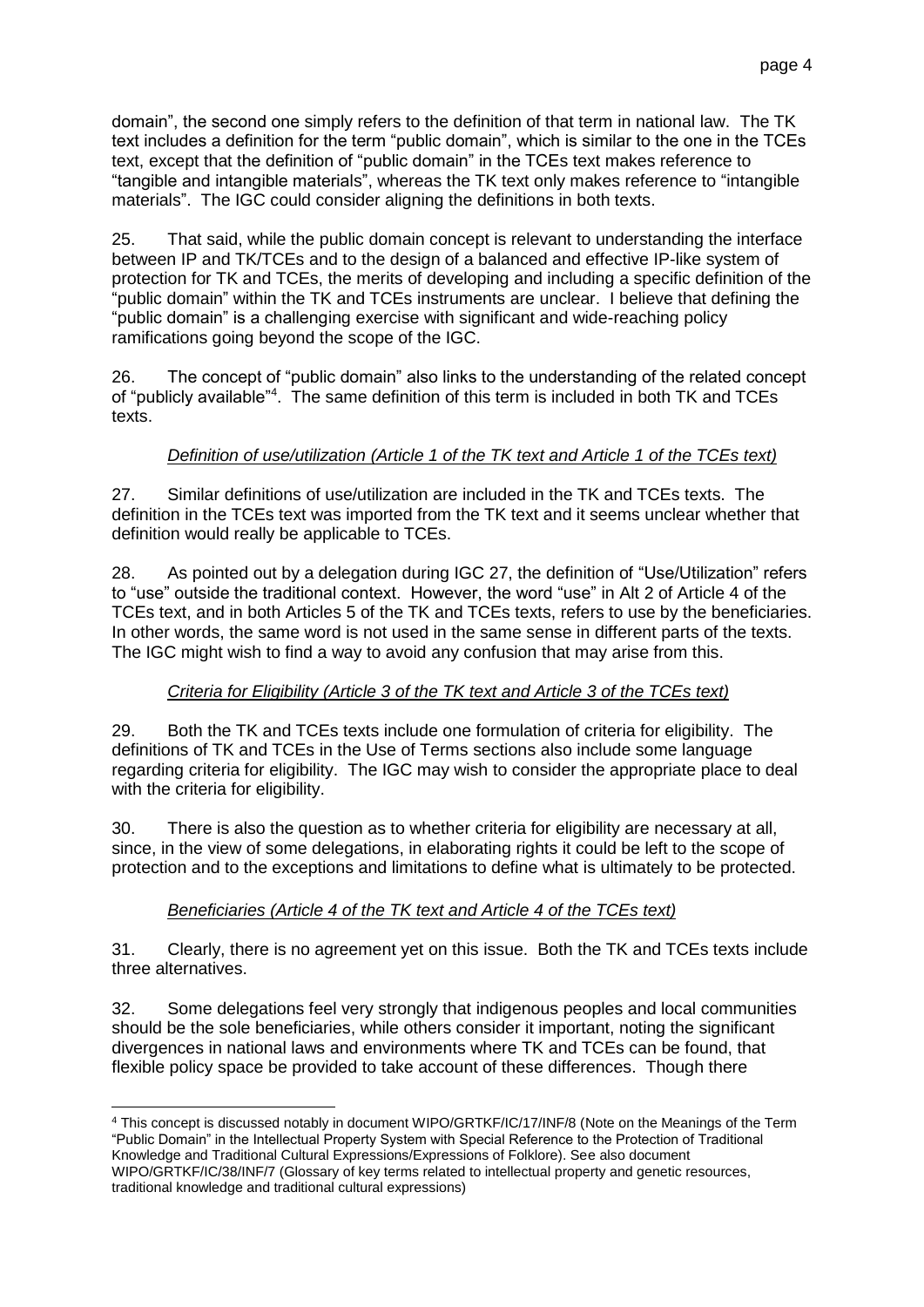page 5

33. Member States may wish to consider the necessity of giving some latitude to national law regarding the definition of beneficiaries, given the different situations regarding TK/TCEs holders throughout the world, which seem to be reflected in the different alternatives.

other beneficiaries, such as states and nations.

31. In my view, greater clarity is still needed in the texts as to the relationships between the distinct concepts of (i) beneficiaries, (ii) rights holders and (iii) administrators of rights (dealt with below).

## *Scope of protection (tiered approach or differentiated protection) (Article 5 of the TK text and Article 5 of the TCEs text)*

34. Both the TK and TCEs texts contain three alternatives. Some of these contain elements of the so-called "tiered approach" or "differentiated protection", whereby different kinds or levels of rights or measures would be available to rights holders depending on the nature and characteristics of the subject matter, the level of control retained by the beneficiaries and its degree of diffusion.

35. The tiered approach proposes differentiated protection along a spectrum from TK/TCEs that are available to the general public to TK/TCEs that are secret, sacred or not known outside the community and controlled by the beneficiaries. 5

36. This approach suggests that exclusive economic rights could be appropriate for some forms of TK/TCEs (for instance, secret and/or sacred TK/TCEs), whereas a moral rights-based model could, for example, be appropriate for TK/TCEs that are publicly available or widely known but still attributable to specific indigenous peoples and local communities.

37. Whilst it is for the IGC to decide, I consider that the differentiated protection in the tiered approach offers an opportunity to reflect the balance referred to in the mandate of the IGC and the relationship with the public domain, as well as the rights and interests of owners and users.

38. In the TK context, the differentiated protection in the tiered approach offers an opportunity to respond to the reality of the differences among secret TK, narrowly diffused TK and widely diffused TK, which are defined in the Use of Terms section (Article 1). Member States are strongly encouraged to carefully consider what criteria are appropriate and should be used in the TCEs context, in order to determine the tiers. In doing so, consideration should be given to the practicality and legal implications of the proposed tiers. Also, it should be noted that criteria that may be relevant in the TK context may not necessarily apply in the TCEs context.

39. It is worth recalling that a tiered approach was embodied in the very first versions of the TCEs text, going back to document "The Protection of Traditional Cultural Expressions/Expressions of Folklore: Revised Objectives and Principles" (WIPO/GRTKF/IC/9/4). The categories of TCEs in that document were: TCEs of particular spiritual or cultural value or significance; other TCEs (the remainder from the first category, so to speak), and secret TCEs. Member States are encouraged to consult this document as it also contains a commentary explaining the proposed approach on the matter of tiers.

 $\overline{a}$ <sup>5</sup> See document WIPO/GRTKF/IC/17/INF/9 (List and Brief Technical Explanation of Various Forms in Which Traditional Knowledge May Be Found).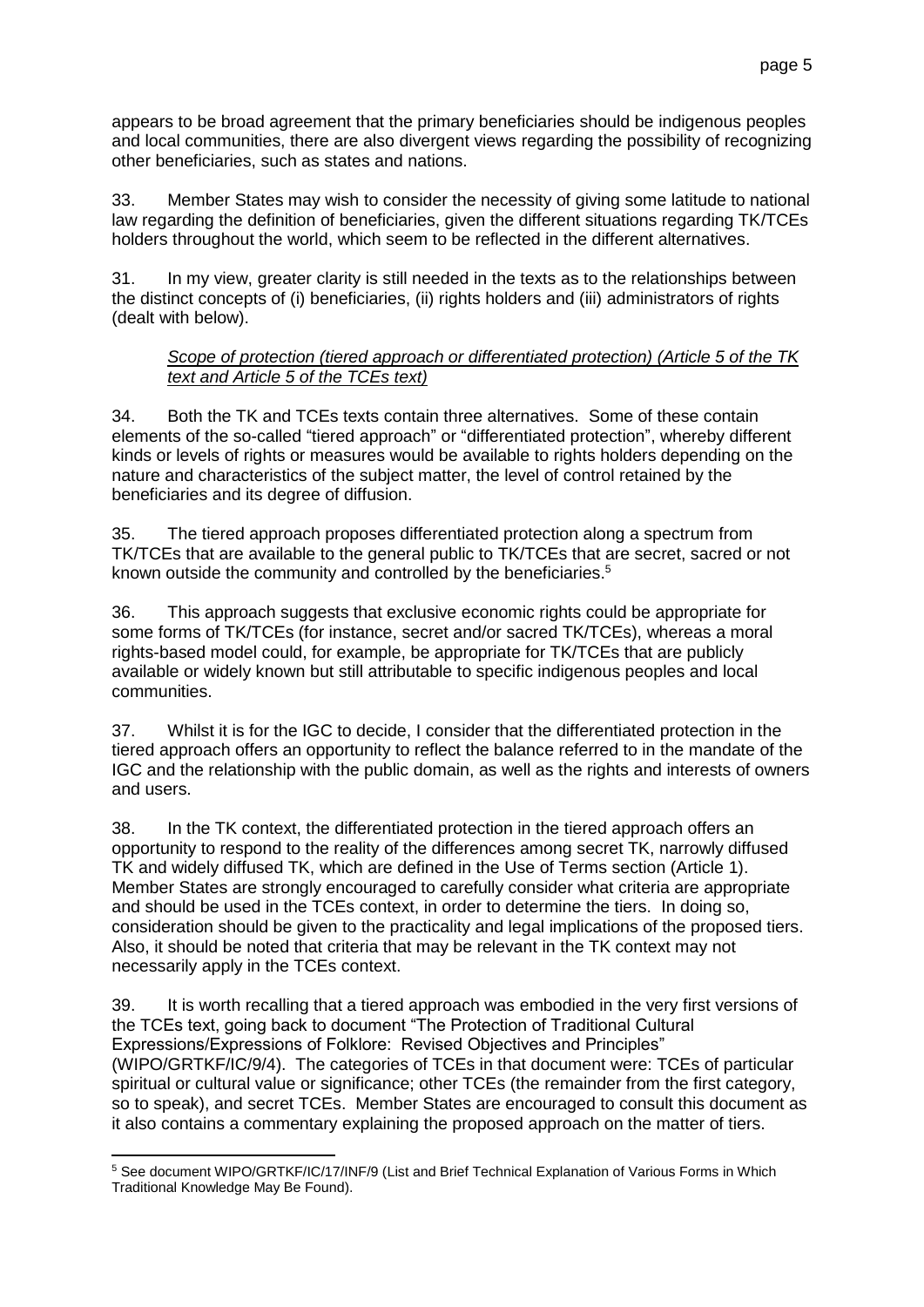40. Should the idea of agreeing on the inclusion of other beneficiaries (such as states or nations), but with a different scope of protection, find some support, the rights to be granted to these other beneficiaries would need to be thoroughly considered.

### *Sanctions, remedies and exercise of rights/application (Article 6 of the TK text and Article 10 of the TCEs text)*

41. The TK and TCEs texts contain several different concepts. They only share one concept (Alt 1 in the TK text and Alt 1 in the TCEs text). As this procedural provision would likely be applicable both in the TK and the TCEs contexts, Member States may wish to relook at both versions, simplify them and see where cross-pollination could improve both texts.

42. In order to simplify, Member States may wish to consider providing a general framework at the international level, leaving the details to national legislation.

### *Administration of rights/interests (Article 8 of the TK text and Article 6 of the TCEs text)*

43. Article 8 of the TK text and Article 6 of the TCEs text deal with how and by whom rights or interests should be administered. This could include, for example, assistance with the management and enforcement of the beneficiaries' rights.

44. There appears to be no agreement on the extent of participation of TK and TCEs holders in the establishment/appointment of the authority.

45. A possible way forward for Member States to consider would be to leave flexibility at the national level to implement arrangements relating to competent authorities, rather than to attempt to establish a "one-size-fits-all" solution at the international level.

# *Exceptions and limitations (Article 9 of the TK text and Article 7 of the TCEs text)*

46. The TK text contains three alternatives, while the TCEs text contains four alternatives. These alternatives follow two approaches:

- to leave flexibility at the national level to fully regulate exceptions and limitations (Alts 1 and 3 of the TK text and Alts 1, 2 and 3 of the TCEs text);
- to provide a framework with lists of general exceptions and specific exceptions for Member States to regulate at the national level (Alt 2 of the TK text and Alt 4 of the TCEs text). General exceptions include elements of the "classic" three-step test, reflected in the Berne Convention, 1971, and moral-rights components (concepts of acknowledgement, non-offensive use and compatibility with fair practice). Specific exceptions cover the kind of exceptions and limitations that should be included/allowed.

47. Based on the possible introduction of a tiered approach to defining the scope of protection, some delegations have wondered whether the provisions on exceptions and limitations should not also follow this approach, i.e., that various degrees of excepted acts would mirror the various kinds of subject matter and the tiered rights applied to them. Member States may wish to consider this approach.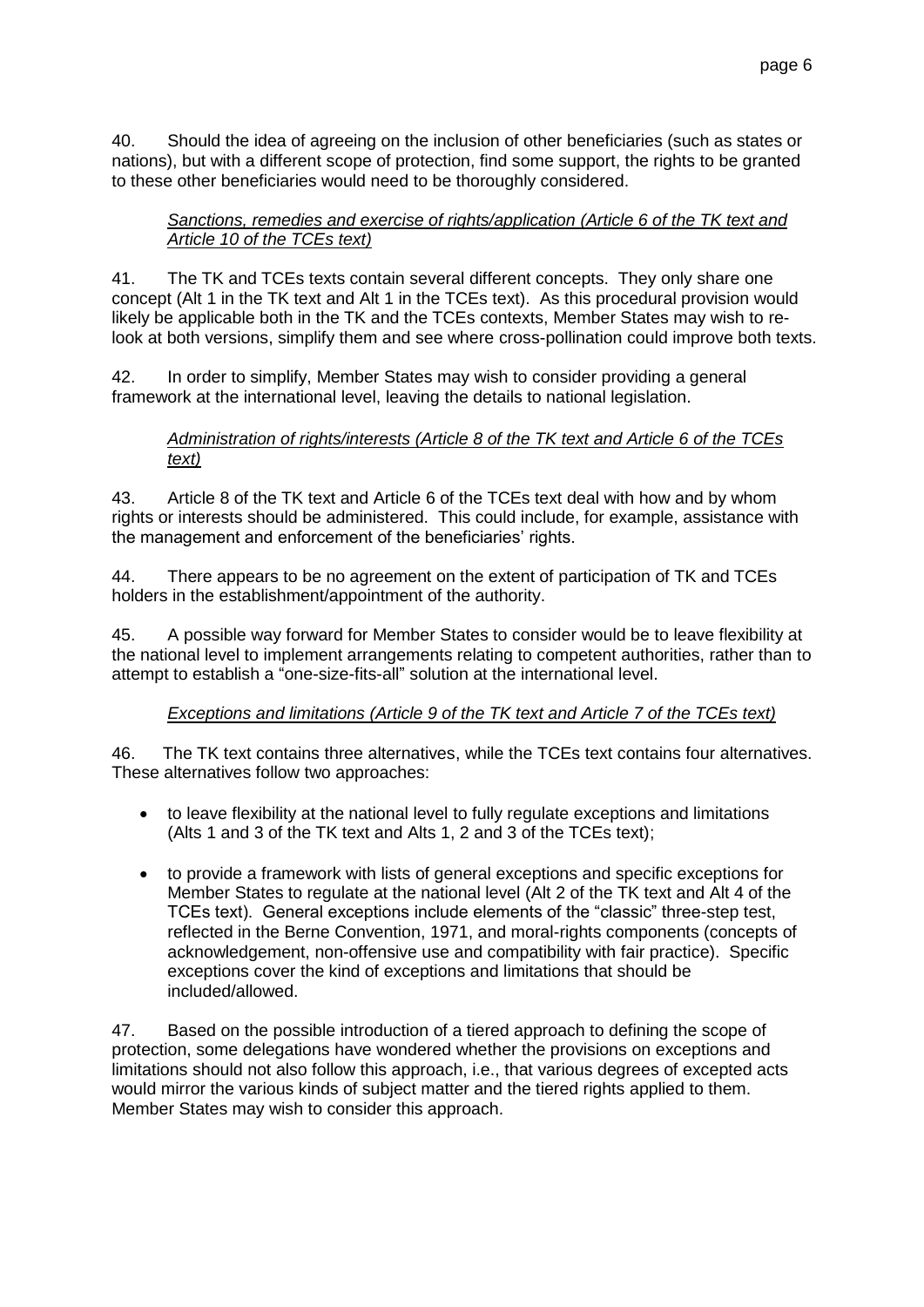## *Term of protection (Article 10 of the TK text and Article 8 of the TCEs text)*

48. Regarding term of protection, the TK and TCEs texts follow different approaches.

49. The wording in the TK text seems to be similar to the first paragraph of Option 1 of the TCEs text. Nonetheless, it may be worth noting that it contains a reference to Article 5 (tiered approach), while the TCEs text does not.

50. The TCEs text contains three options: Option 1 provides a term of protection related to the eligibility criteria and provides an indefinite term for moral rights; Option 2 links the term of protection to the continuous enjoyment of the scope of protection; and Option 3 is only concerned with the duration of the economic aspects of TCEs, which are limited in time. Member States may consider whether the options could be merged and whether time limits should be imposed on the period of protection for the economic aspects of TCEs.

51. Member States may also wish to consider a similar approach in the TK text.

# *Formalities (Article 11 of the TK text and Article 9 of the TCEs text)*

52. The TK and TCEs texts share a couple of paragraphs and include some additional elements.

53. The IGC could consider the tiered approach included in Articles 5 in the TK and TCEs texts when discussing formalities. It might be envisaged not to establish formalities for some kinds of TK or TCEs, but to establish some formalities for other kinds of TK and TCEs. Formalities could also differ according to the type of rights to be granted. Once again, it could be recalled that the very first versions of the TCEs text referred to above had posited some form of prior registration and examination for TCEs for which the highest level of protection would be sought but not for other TCEs – see document "The Protection of Traditional Cultural Expressions/Expressions of Folklore: Revised Objectives and Principles" (WIPO/GRTKF/IC/9/4).

### *Transitional measures (Article 12 of the TK text and Article 11 of the TCEs text)*

54. Article 12.1 of the TK text and Article 11.1 of the TCEs text seem to reflect consensus that the instrument should apply to all TK/TCEs which, at the moment of entry into force, fulfill the criteria of protection. The drafting of these paragraphs is not identical in both texts. Member States may wish to examine the wording in more detail and opt for the clearer expression of where agreement lies.

55. On the question of the acquired rights of third parties, Article 12.2 of the TK text presents three options, and Article 11.2 of the TCEs text includes two options. More discussion is needed to reconcile the different views. This could be achieved by redrafting the text into a clearer and simpler expression of this important concept.

56. Member States might wish to look at both texts side by side and make the changes that they consider appropriate.

### *Relationship with other international agreements (Articles 13 and 14 of the TK text and Article 12 of the TCEs text)*

57. Both texts share similar concepts. Nonetheless, the TK text includes a nonderogation clause as a separate article (Article 14) while a similar clause is included in the article on relationship with other international agreements (Article 12) in the TCEs text.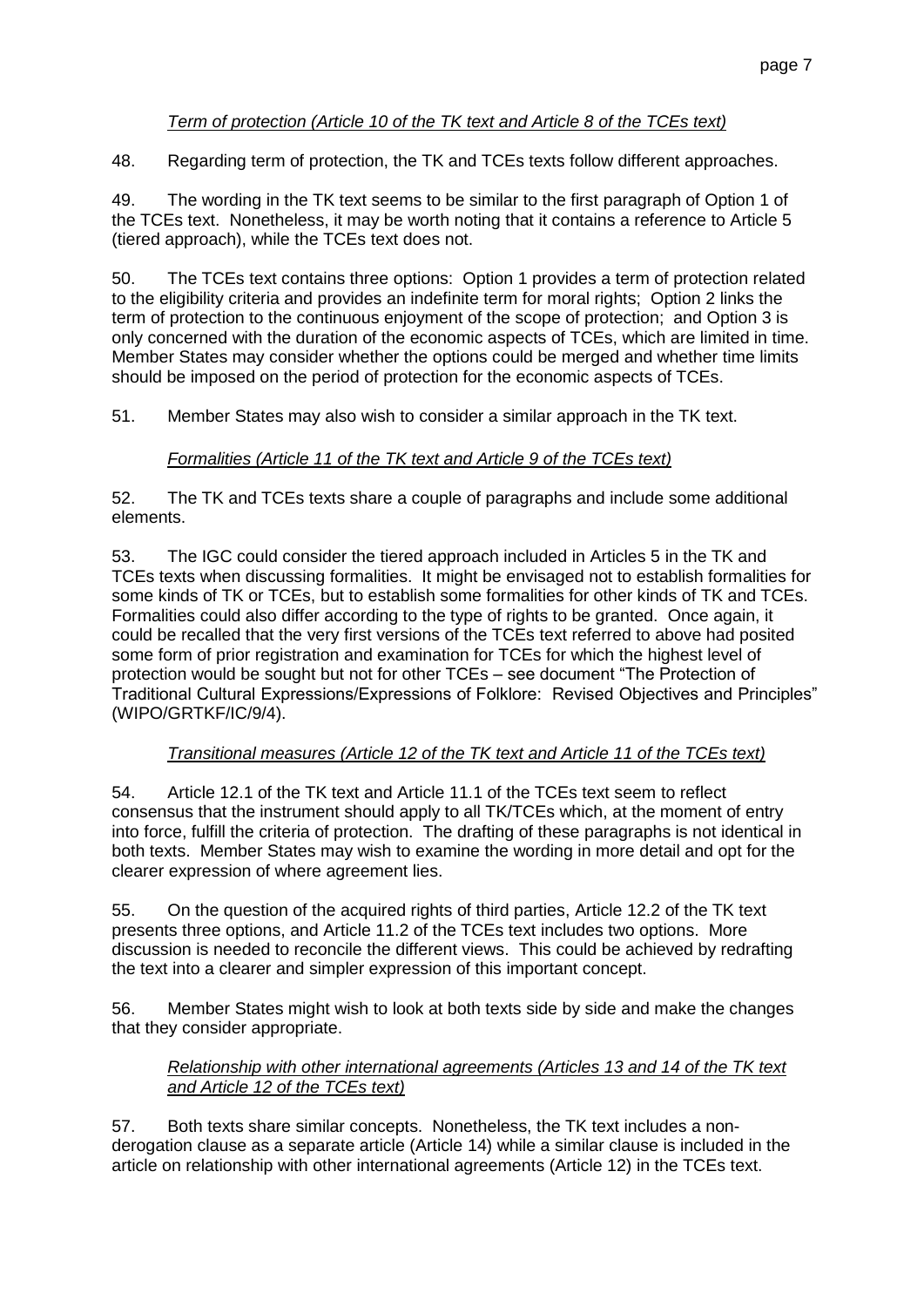Member States may wish to consider the placement of such a clause, as well as the adoption of the same wording in both texts, to avoid confusion.

## *National treatment (Article 15 of the TK text and Article 13 of the TCEs text)*

58. Regarding national treatment, the TK text, which includes three alternatives, and the TCEs text differ significantly. Member States may wish to look at both texts and make appropriate changes to ensure consistency.

## *Transboundary cooperation (Article 16 of the TK text and Article 14 of the TCEs text)*

59. This provision deals with the important issue of TK/TCEs that are shared across national borders. Although the language is more or less similar at first glance, there are some variations in terminology, which Member States might wish to pay close attention to in order to find the most suitable formulation in both texts.

60. I also note that the draft GRs text makes reference to customary laws and protocols. Member States might reflect on whether such a reference would be suitable or useful in the TK and TCEs context.

## *Capacity-building and awareness raising (Article 15 of the TCEs text)*

61. Both the TCEs and GRs texts include provisions on capacity building and awareness raising. Member States might wish to consider including a provision on capacity building in the TK text as well, or, at least, adopt a uniform approach to this issue.

## **Issues Unique and Specific to the TK Text**

### *Definition of "traditional knowledge" (Article 1 of the TK text)*

62. While Article 3 of the TK text provides that the instrument applies to TK, a definition of TK is provided for in Article 1 on Use of Terms.

63. The definition includes some elements of the eligibility criteria (see paragraphs 27 and 28 above). As already mentioned, Member States may wish to consider the appropriate place(s) to deal with the definition of TK and the criteria of eligibility to avoid repetition.

### *Databases and complementary/defensive protection (Article 5BIS of the TK text)*

64. The draft TK and GRs texts deal with the possibility of establishing databases and other complementary/defensive measures. It could be useful to take a look at the relevant articles in the GRs text. Member States may wish to consider the aims and objectives of such databases and their modalities of operation. Other key issues that might need to be considered include: Who should be responsible for compiling and maintaining the databases? Should there be standards to harmonize their structure and content? Who should have access to the databases? What would be their content? In what form would the content be expressed? Should there be accompanying guidelines? What would be the benefits and risks of facilitating and encouraging the development of publicly accessible databases?

### *Disclosure requirements (Article 7 of the TK text)*

65. Proposed disclosure requirements have been extensively discussed during IGCs 35 and 36, and in previous sessions addressing the subject of GRs, noting that the GRs